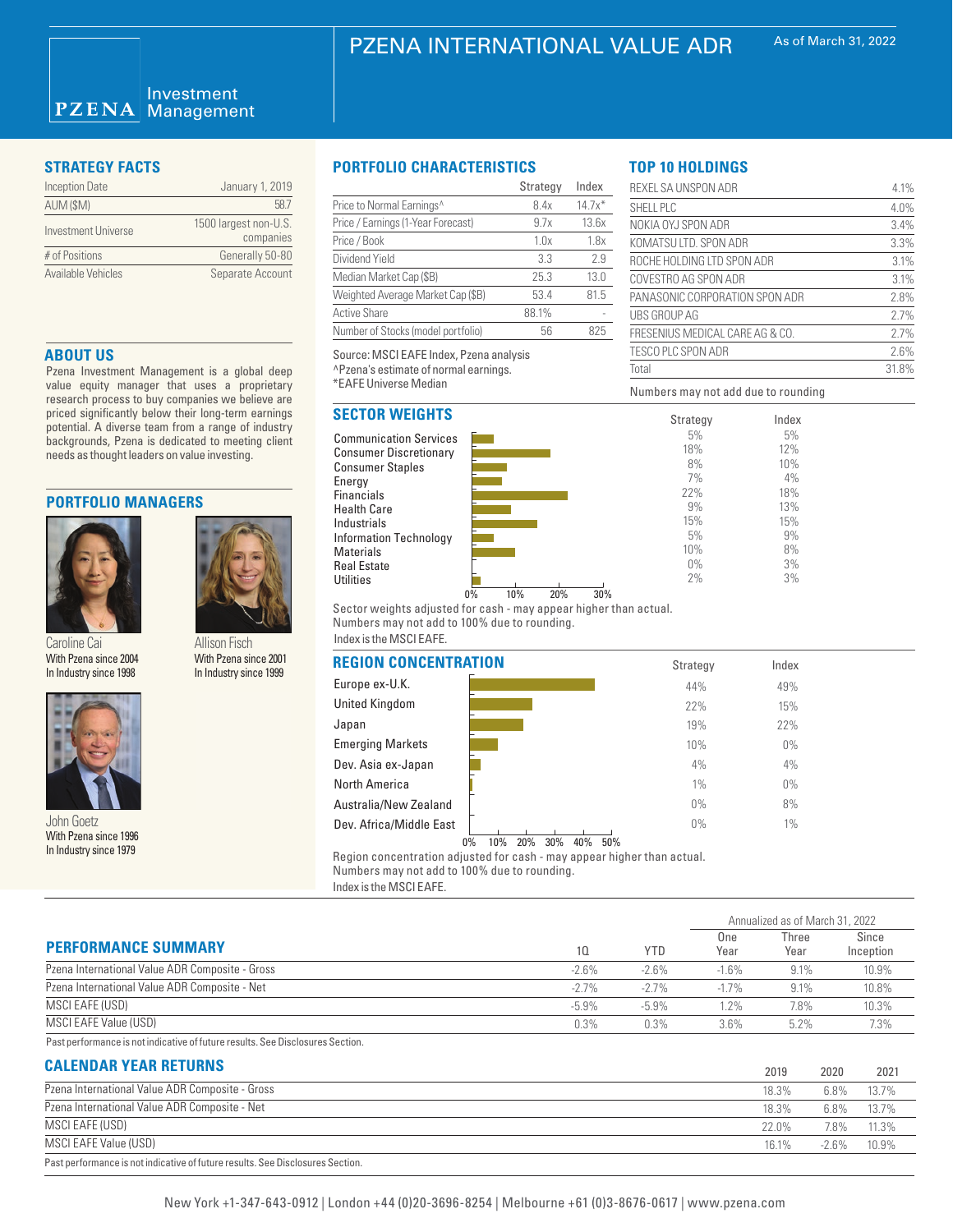# **PORTFOLIO COMMENTARY AS OF MARCH 31, 2022**

International markets were hit hard in the first quarter due to a confluence of events including the Russian invasion of Ukraine, Chinese governmentmandated COVID lockdowns, and rising interest rates, all of which pushed the MSCI EAFE Index down over 6%. Despite incessant recession and stagflation fears, especially in Europe, our International Value ADR portfolio suffered less than the market, and value outperformed growth, a likely consequence of interest rate developments.

Energy was the only material positive performer, while the largest detracting sectors were consumer discretionary, materials, and industrials. At the individual stock level, the largest contributors were integrated oil & gas major Shell Plc, oil service company TechnipFMC, and Asian trade bank and wealth manager HSBC. The strong performance from our energy holdings was no surprise, given the spike in global crude prices, while HSBC was an example of how our financial holdings are benefitting from the shifting tide of global interest rates. On the negative side, shares of UK builder merchant Travis Perkins, fell on fears of a potentially lethal combination of economic malaise and rising rates. While it is possible the UK economy slows materially, we believe the housing sector is in need of investment, while energy conservation is likely to require significant spending, the benefits of which should accrue to Travis Perkins. ING Groep traded down due to its Russian exposure, and broader macro fears surrounding a potential European recession and the profitability and capital return implications. We view ING's Russia exposure as manageable, and believe the group's large excess capital position affords it the flexibility to navigate a downturn and continue to return capital to shareholders. German chemical producer BASF was down on concerns of elevated energy feedstock costs weighing on the competitiveness of its European assets, in addition to its direct exposure to Russia via its oil & gas subsidiary, Wintershall DEA. The company also has a major chemical complex in Germany that uses natural gas for energy, and plans are being put in place to replace Russian gas, but at higher cost. This may result in a longer-term earnings impairment, but we continue to view the producer as an extremely attractive investment given its discounted valuation and our view that it can partially mitigate the impact of these headwinds over time.

We added Japanese drug manufacturer Takeda Pharmaceutical, Accor SA (European hotel operator), and Trip.com (TCOM) – the leading internet travel company (OTA) in China. In Takeda, we identified an opportunity for improved governance and cash flow after years of struggling to integrate disappointing acquisitions. We believe the pharma giant's current valuation reflects virtually none of its turnaround potential, and hence warranted an investment. Accor is an asset-light, fundamentally strong business, whose earnings and stock price fell sharply during the pandemic. We expect profitability per room to normalize higher as the Continent ultimately transitions from a pandemic to endemic state, effectively boosting travel and lodging demand. Longer term, we believe Accor will grow its brands in emerging markets, with the eventual goal of re-pricing rooms closer to developed market rates. COVID-19 understandably had a drastically negative impact on TCOM's domestic China business, while the international business came to a near-standstill due to geographic travel restrictions. However, we believe TCOM's sound business model – specifically the OTA's ability to help the growing Chinese middle class travel again post the pandemic – is well-positioned for both a recovery from the downturn and longerterm growth.

We sourced cash from a range of outperformers that thrived in the recent environment, including from container shipping giant Maersk, and redeployed the gains into more attractively valued companies. While the portfolio retains large exposures to financials, consumer discretionary, and industrials, there is a notable shift toward China and less to cyclical stocks.